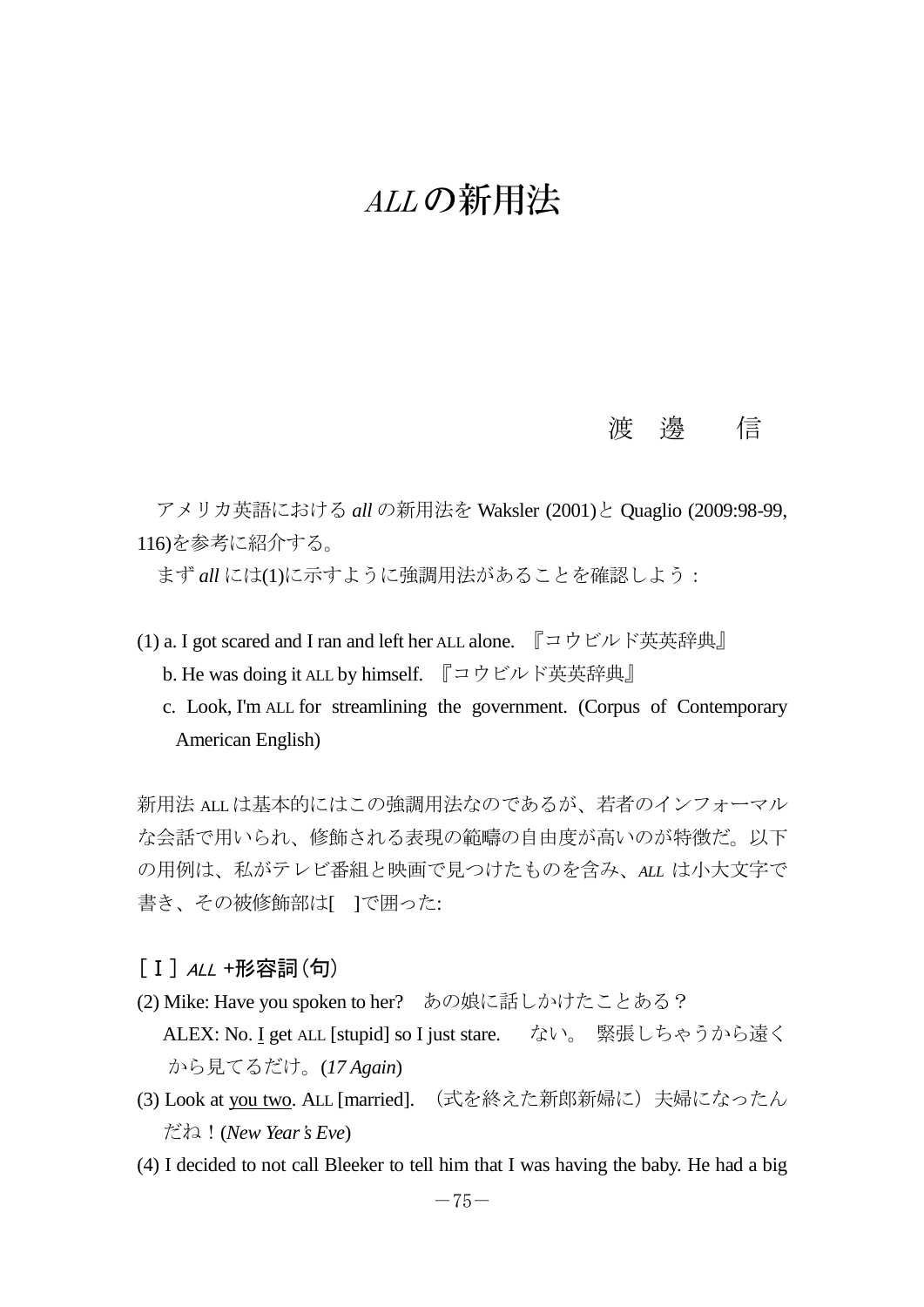meet against Manteno and I didn't want him to get ALL [worried about me] and choke. 妊娠してるってブリーカーには言わなかったの。マンテノ高校との 試合があったから心配かけたくなかったし。(*Juno*)

(5) Monica: These are for Erica! このクッキー、エリカのよ。 Ross: What? She's gonna eat all those cookies? えー、エリカが全部食べる の?

Monica: Well, I want the baby to come out ALL [cute and fat]!  $(\pm \text{ }J\text{)}\pi$ ゃんにはかわいく、でっかく生まれて来て欲しいからね。(*Friends*, S10Ep.13)

- (6) Listen, he's all whinny and no bite. (*Racing Stripes*, 0:06:18)) 口は悪いけど噛 み付きゃしないよ。
- $\lceil$  II  $\rceil$  ALL +動詞(句)
- (6) She was ALL [crying]. 彼女さ、大泣きしてたんだよ。(Quaglio's 22: 99 )
- (7) There she was on the phone ALL [calling me up]. 電話でたら彼女だったんだよ。 (Waksler's 12: 130)
- (8) Omar was ALL [makin'faces at Ms. Johnson yesterday]. オマールったら、昨日 ジョンソン先生に変顔してたんだよ。(Waksler's 12: 130)

#### [Ⅲ] ALL+前置詞句

- (9) Are you 単数 ALL [into school] now that you moved away? 引っ越して学校に夢 中?(Waksler's 22: 131)
- (10) And she's ALL [in my face] …で、彼女さ、俺にたてつくんだよ。 (Waksler's 23: 131)

#### $[IV]$   $A/I$ +名詞句

(11) She's ALL [this big English woman]. その人さ、でかいイギリス人の女だっ たんだよ。(Waksler's 24: 131)

## $\begin{bmatrix} V \end{bmatrix}$   $ALL+\not{\mathcal{I}}$

(12) I hate it when I'm ALL [my butt hangs off the chair]. ケツが椅子から落っこち そうになるのいや。(Waksler's 25: 131)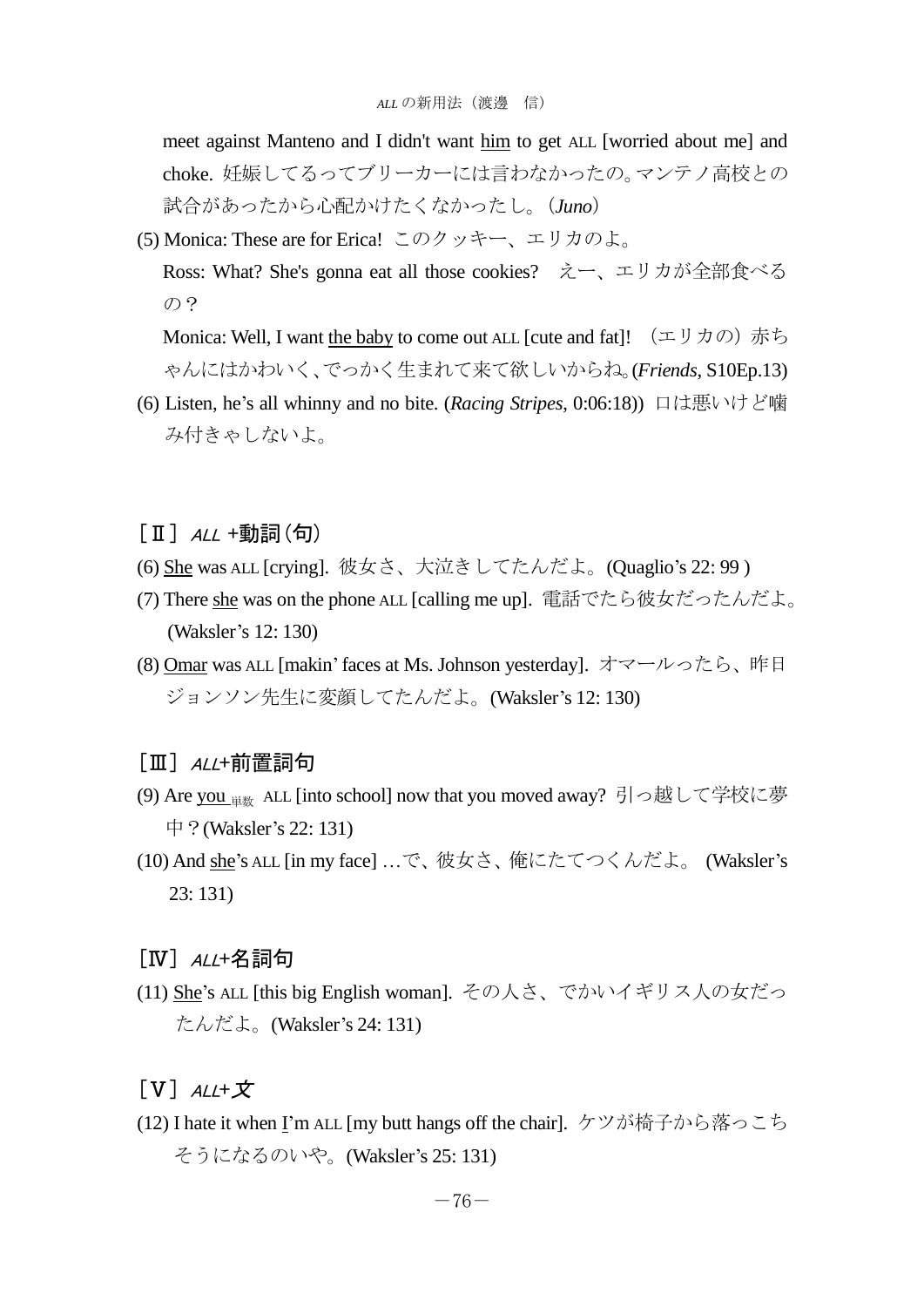- (13) So I'm just ALL, [ "Can you just tell me how much our bill was?" ] で、言って やったの。「なんでもいいから請求額だけ教えてよ!! (Waksler' 26: 131)
- (14) I was talking to Troi yesterday, and she's ALL,  $\lbrack$  "Go to UT $-i$ t's a great school." 昨日トロイ先生と話してたの。そしたら先生、「テキサス大学に行きな さい。いい学校だから」の一点ばり。(Waksler' 28: 132)
- (15) She is ALL, ["Make sure you look behind you before you go to the ATM"]. 彼女 が言ってたのは「ATM に行く前に、必ず後ろを確認しなさい」ってこと。 (Waksler' 30: 132)
- (17) Bridget: Ok, me and Courtney stopped in cosmetics because if we had to do this for you, then we might as well have a little fun. I've never found an eye shadow that works really for me, you know, with my combination skin. I mean, "Last all night color?" Huh! That is a laugh. I get it from Mom.

PauI: Is this leading to the picture?

Bridged: So that I looked over, and Courtney was stuffing a lipstick in her bag. I was totally stunned. I was like, "What are you doing?" And she's ALL ["What? Everybody does it."] I'm ALL, ["It's stealing."] She's ALL, ["God, you're such a wuss."]

Paul: You are ALL…

Bridget: I'm ALL, ["No"]. I put it back myself, then she grabs it and stuffs it in her fake Fendi baguette, and this clerk shows up and it turns into ugly scene.

Paul: So you didn't steal take the lipstick.

Bridget: No. Dad. It was coral. I can't wear coral. I mean, look at me. Hello. I'm a summer.

(*8 simple rules for dating my teenage daughters*, Ep2, *Secrets*, 16:35)

新用法ALLの被修飾部の範疇は形容詞(句)、前置詞句に加え名詞句、動詞(句)、 文にまで及ぶ。意味は、「すべての」ではない。Waksler (2001: 128)によれば、 *all* はその被修飾部が談話の誰かあるいは何か(上記各例文中の下線部分)の 顕著な特徴を表していること示している。 (6)を例に考えてみよう: